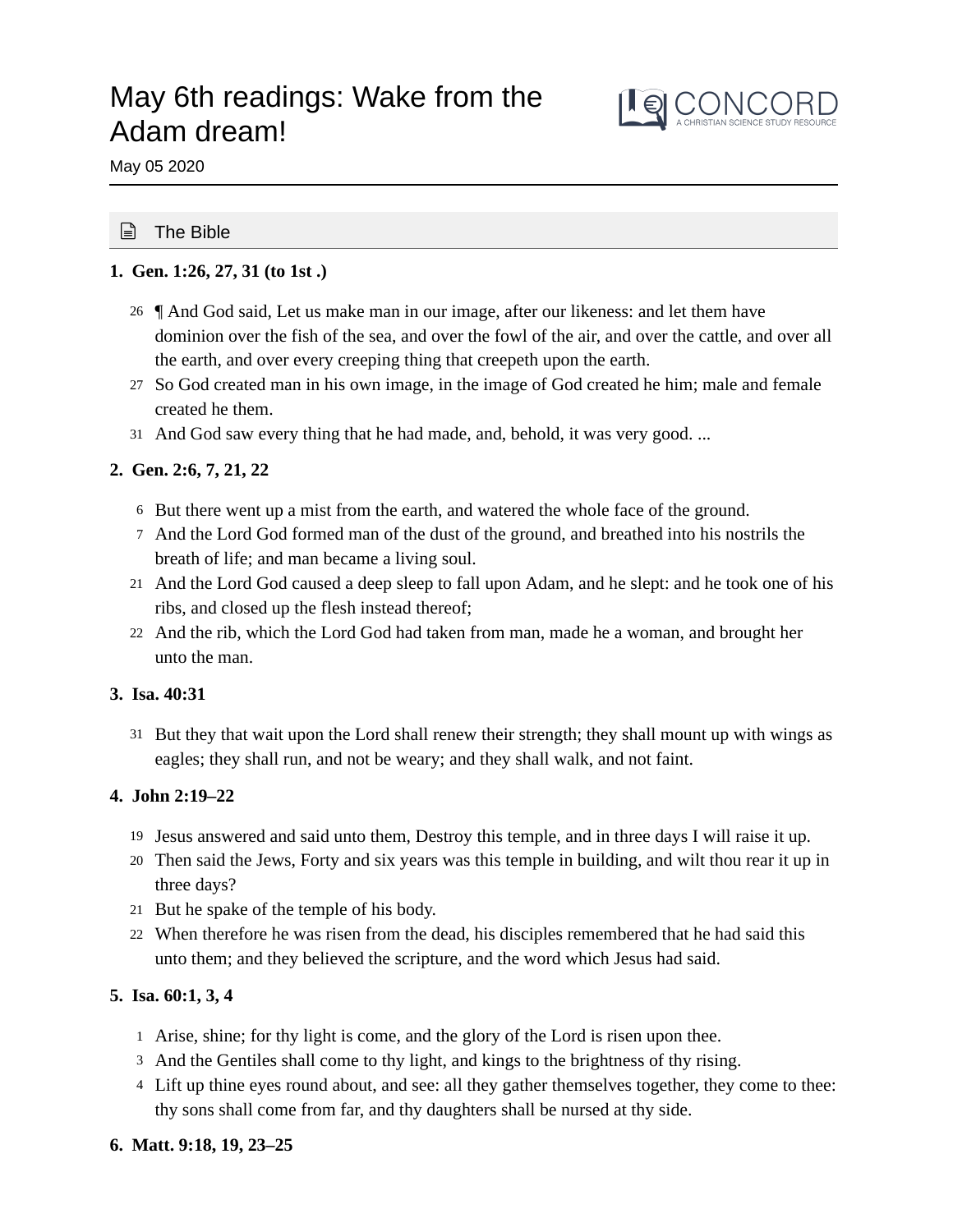- ¶ While he spake these things unto them, behold, there came a certain ruler, and worshipped 18 him, saying, My daughter is even now dead: but come and lay thy hand upon her, and she shall live.
- And Jesus arose, and followed him, and so did his disciples. 19
- And when Jesus came into the ruler's house, and saw the minstrels and the people making a 23 noise,
- He said unto them, Give place: for the maid is not dead, but sleepeth. And they laughed him to 24 scorn.
- 25 But when the people were put forth, he went in, and took her by the hand, and the maid arose.

# **7. Acts 20:7–12**

- And upon the first day of the week, when the disciples came together to break bread, Paul 7 preached unto them, ready to depart on the morrow; and continued his speech until midnight.
- And there were many lights in the upper chamber, where they were gathered together. 8
- And there sat in a window a certain young man named Eutychus, being fallen into a deep 9 sleep: and as Paul was long preaching, he sunk down with sleep, and fell down from the third loft, and was taken up dead.
- And Paul went down, and fell on him, and embracing him said, Trouble not yourselves; for his 10 life is in him.
- When he therefore was come up again, and had broken bread, and eaten, and talked a long 11 while, even till break of day, so he departed.
- And they brought the young man alive, and were not a little comforted. 12

# **8. I Cor. 15:20–24**

- 20 But now is Christ risen from the dead, and become the firstfruits of them that slept.
- For since by man came death, by man came also the resurrection of the dead. 21
- For as in Adam all die, even so in Christ shall all be made alive. 22
- 23 But every man in his own order: Christ the firstfruits; afterward they that are Christ's at his coming.
- Then cometh the end, when he shall have delivered up the kingdom to God, even the Father; 24 when he shall have put down all rule and all authority and power.

# ■ Science & Health

# **1. SH 218:27–2**

- The Scriptures say, "They that wait upon the Lord . . . shall run, and not be weary; and they shall walk, and not faint." The meaning of that passage is not 27
- 30 perverted by applying it literally to moments of fatigue, for the moral and physical are as one in their results. When we wake to the truth of being, all disease,
- pain, weakness, weariness, sorrow, sin, death, will be 1unknown, and the mortal dream will forever cease.

# **2. SH 347:23–31**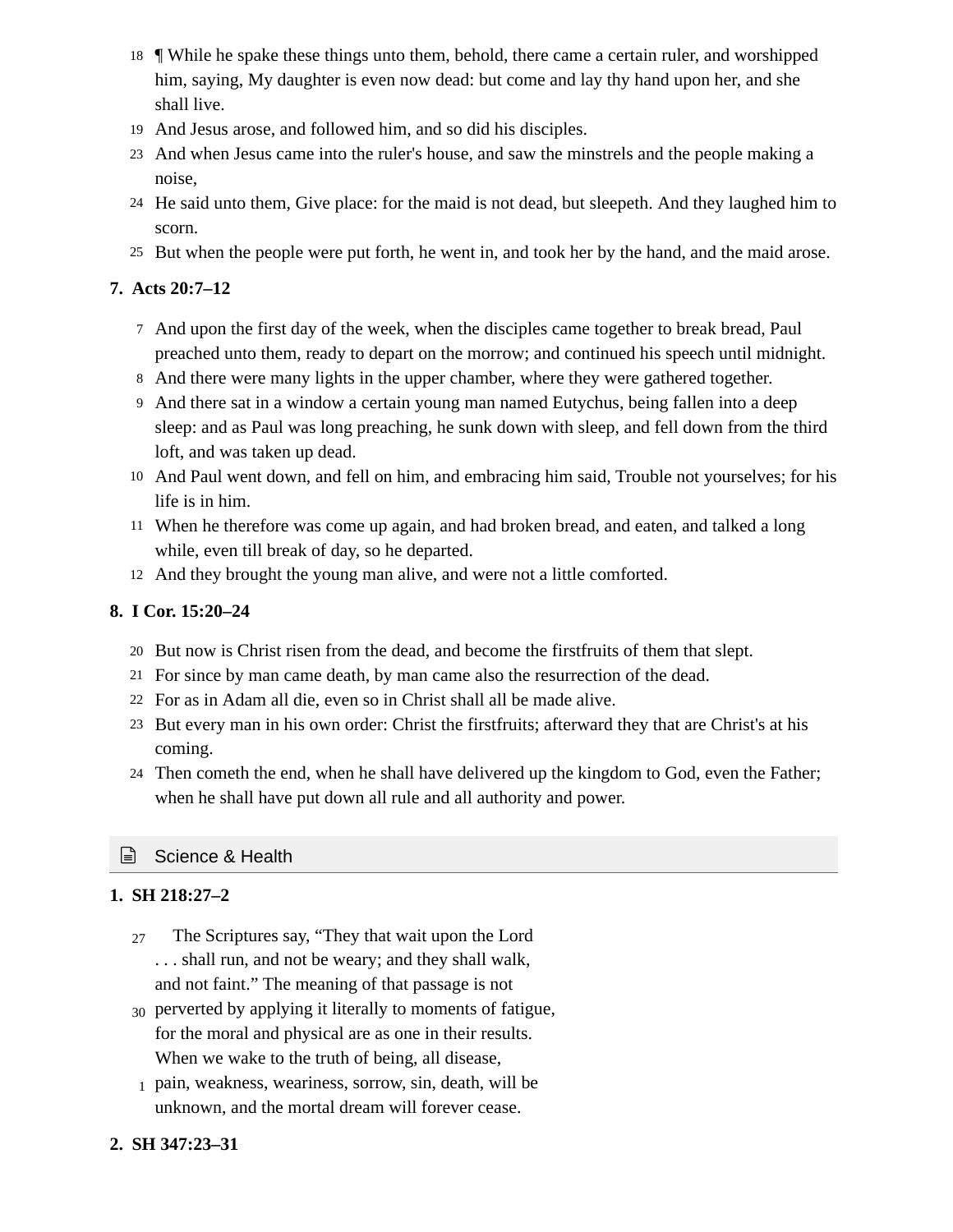If Christian Science takes away the popular gods, —

- $_{24}$  sin, sickness, and death, it is Christ, Truth, who destroys these evils, and so proves their nothingness. The dream that matter and error are something
- $_{27}$  must yield to reason and revelation. Then mortals will behold the nothingness of sickness and sin, and sin and sickness will disappear from consciousness.
- $_{30}$  The harmonious will appear real, and the inharmonious unreal.

# **3. SH 230:1**

- If sickness is real, it belongs to immortality; if true, it is a part of Truth. Would you attempt with drugs, 1
- 3 or without, to destroy a quality or condition of Truth? But if sickness and sin are illusions, the awakening from this mortal dream, or illusion, will bring us into health,
- $_6$  holiness, and immortality. This awakening is the forever coming of Christ, the advanced appearing of Truth, which casts out error and heals the sick. This is the sal-
- vation which comes through God, the divine Principle, 9 Love, as demonstrated by Jesus.

#### **4. SH 530:26–29**

The history of error is a dream-narrative. The dream

has no reality, no intelligence, no mind; therefore the 27 dreamer and dream are one, for neither is true nor real.

#### **5. SH 556:17**

Did the origin and the enlightenment of the race come

- $_{18}$  from the deep sleep which fell upon Adam? Sleep is darkness, but God's creative mandate was, "Let there be light." In sleep, cause and effect are mere illusions.
- $_{21}$  They seem to be something, but are not. Oblivion and dreams, not realities, come with sleep. Even so goes on the Adam-belief, of which mortal and material life is the dream. 24
- 

# **6. SH 532:26**

Fear was the first manifestation of the error of mate-

- $_{27}$  rial sense. Thus error began and will end the dream of matter. In the allegory the body had been naked, and Adam knew it not; but now error
- demands that *mind* shall see and feel through matter, the 30five senses. The first impression material man had of himself was one of nakedness and shame. Had he lost

**Scriptural** allegory

Fear comes of error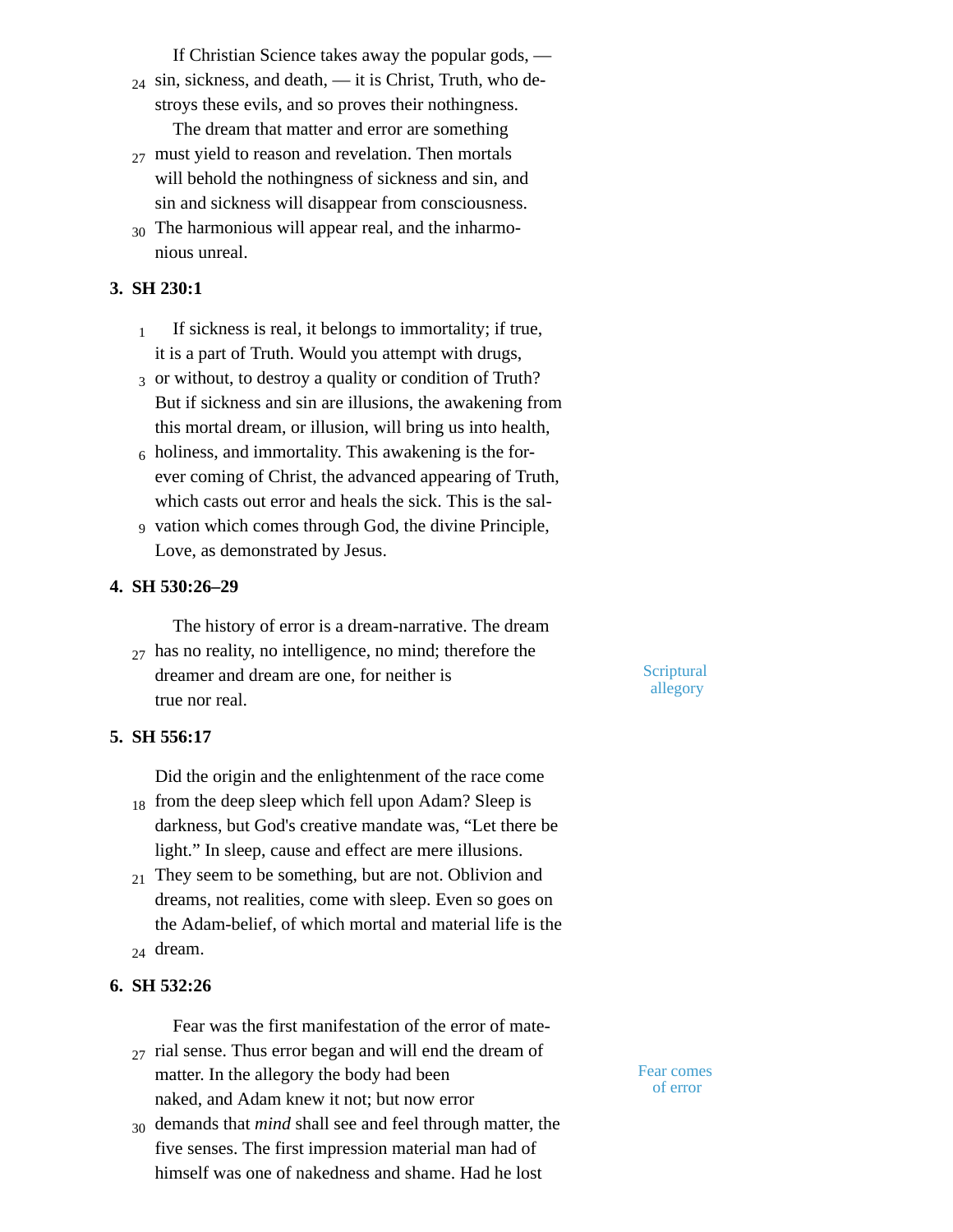- man's rich inheritance and God's behest, dominion over 1
- $_3$  all the earth? No! This had never been bestowed on Adam.

#### **7. SH 493:28**

If Jesus awakened Lazarus from the dream, illusion, of death, this proved that the Christ could improve on a false

- 30 sense. Who dares to doubt this consummate test of the power and willingness of divine Mind to hold man forever
- $<sub>1</sub>$  intact in his perfect state, and to govern man's entire</sub> action? Jesus said: "Destroy this temple [body], and
- $_3$  in three days I [Mind] will raise it up;" and he did this for tired humanity's reassurance.

#### **8. SH 305:20**

The inverted images presented by the senses, the de-

- $_{21}$  flections of matter as opposed to the Science of spiritual reflection, are all unlike Spirit, God. In the illusion of life that is here to-day and
- $_{24}$  gone to-morrow, man would be wholly mortal, were it not that Love, the divine Principle that obtains in divine Science, destroys all error and brings immor-
- $_{27}$  tality to light. Because man is the reflection of his Maker, he is not subject to birth, growth, maturity, decay. These mortal dreams are of human origin, not divine. 30

# **9. SH 42:1–8**

- Jesus' life proved, divinely and scientifically, that God is Love, whereas priest and rabbi affirmed God to be a 1
- $_3$  mighty potentate, who loves and hates. The Jewish theology gave no hint of the unchanging love of God. The universal belief in death is of no advantage. It
- 6 Cannot make Life or Truth apparent. Death  $\overrightarrow{A}$  belief will be found at length to be a mortal dream, which comes in darkness and disappears with the light.

#### **10. SH 188:11, 22**

Mortal existence is a dream of pain and pleasure in 12 matter, a dream of sin, sickness, and death; and it is like the dream we have in sleep, in which every one recognizes his condition to be wholly a state of

 $_{15}$  mind. In both the waking and the sleeping dream, the dreamer thinks that his body is material and the suffering is in that body.

Inverted images

in death

Disease a dream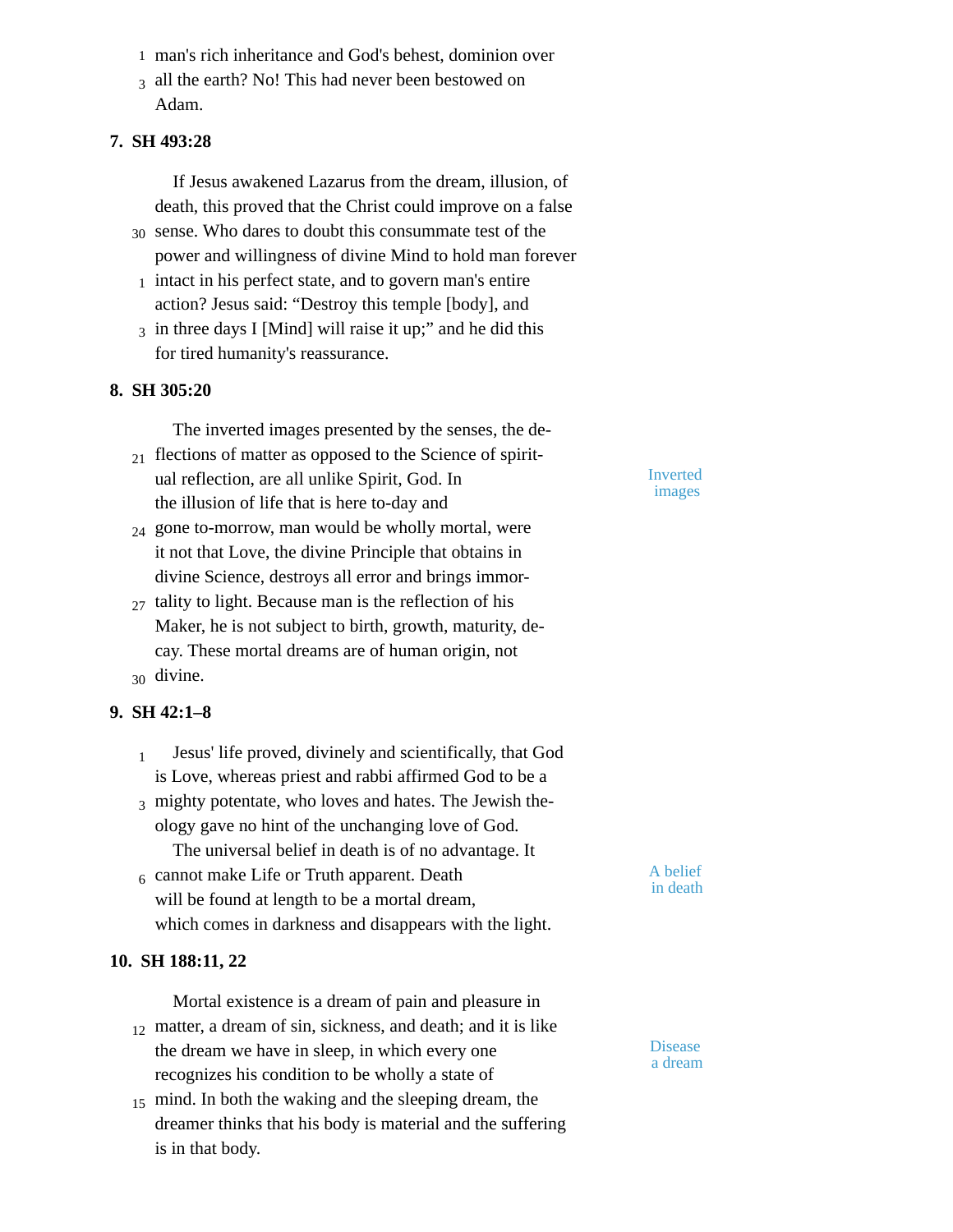Sickness is a growth of error, springing from mortal ignorance or fear. Error rehearses error. What causes

- $_{24}$  disease cannot cure it. The soil of disease is mortal mind, and you have an abundant or scanty crop of disease, according to the seedlings of fear. Sin and the fear of
- $_{27}$  disease must be uprooted and cast out.

## **11. SH 249:18**

- Life is, like Christ, "the same yesterday, and to-day, and forever." Organization and time have nothing to do with Life. You say, "I dreamed last night." 18
- What a mistake is that! The I is Spirit. God 21 never slumbers, and His likeness never dreams. Mortals are the Adam dreamers.

## **12. SH 397:23**

To heal the sick, one must be familiar with the great  $_{24}$  verities of being. Mortals are no more material in their

- waking hours than when they act, walk, see, hear, enjoy, or suffer in dreams. We can
- never treat mortal mind and matter separately, because 27 they combine as one. Give up the belief that mind is, even temporarily, compressed within the skull, and
- $_{30}$  you will quickly become more manly or womanly. You will understand yourself and your Maker better than before.

## **13. SH 323:19–24**

When the sick or the sinning awake to realize their need of what they have not, they will be receptive of divine

- $_{21}$  Science, which gravitates towards Soul and away from material sense, removes thought from the body, and elevates even mortal mind to the contemplation of some-
- $_{24}$  thing better than disease or sin.

#### **14. SH 442:30**

Christian Scientists, be a law to yourselves that mental malpractice cannot harm you either when asleep or when awake. 30

#### **15. SH 14:25**

Entirely separate from the belief and dream of material living, is the Life divine, revealing spiritual under-

 $_{27}$  standing and the consciousness of man's dominion over the whole earth. This understanding casts out error and heals the sick, and with it you can speak

Illusive dreams

Independent mentality